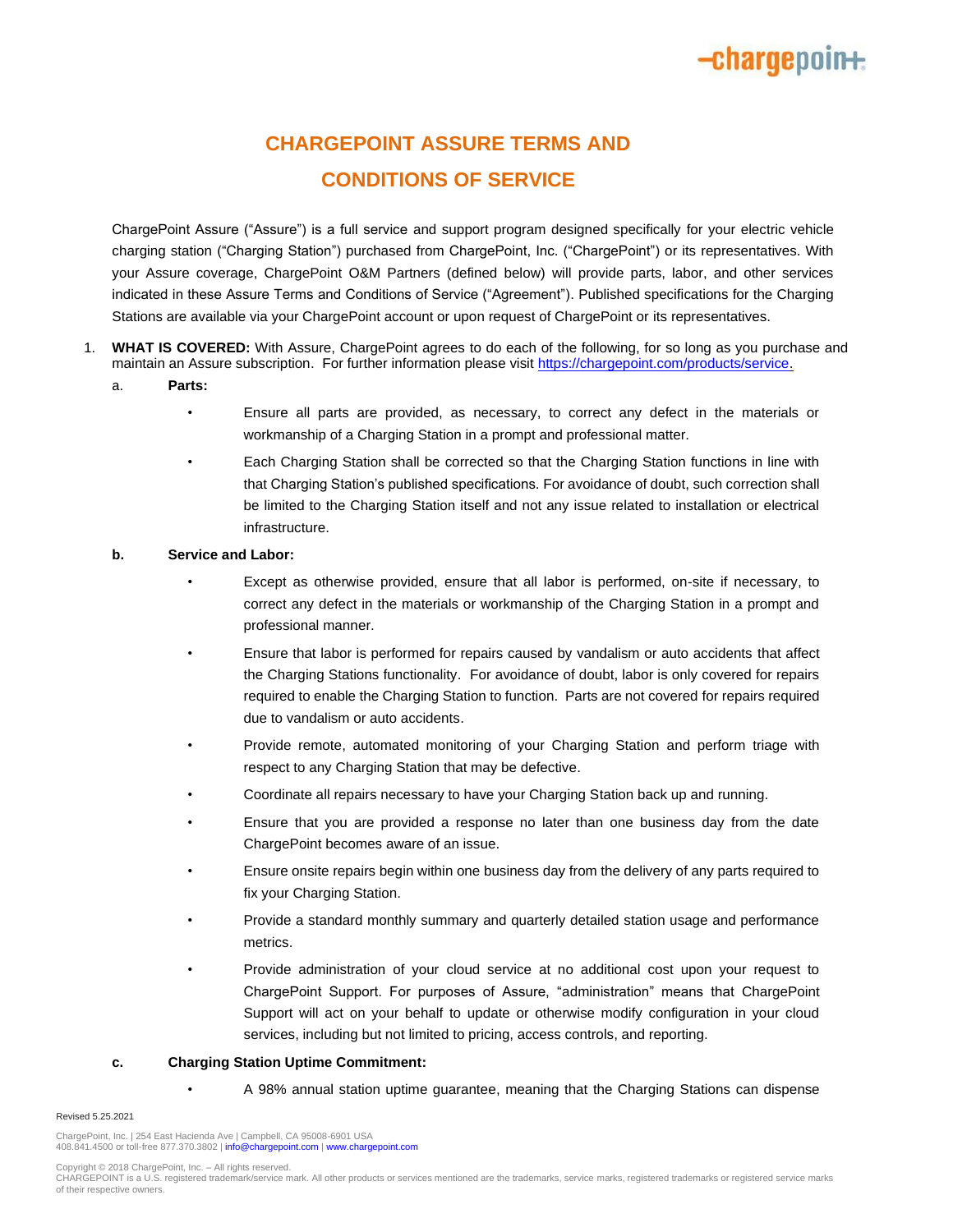

energy, with a prorated refund of up to the annual station Assure maintenance fee for outages caused by station hardware failures in excess of 2% annually.

- 2. **WHAT IS NOT COVERED:** ChargePoint undertakes no responsibility with respect to repairing, replacing, monitoring or servicing anything other than your Charging Stations. This means, for example, that ChargePoint is not responsible for the physical mounting and electrical wiring of your Charging Stations or for the performance of any cellular or Wi-Fi repeaters or other devices installed in connection with your Charging Stations. Additionally, Assure is not available for testing Charging Stations on non-commercially available vehicles. Assure labor is provided on an as available basis, per the requirements of Section 1 above.
- 3. **FURTHER COSTS:** If ChargePoint finds that the unit was not functioning, and is not otherwise covered by Assure subscription, than ChargePoint has the right to bill back for all costs incurred related to the warranty service ("Bill Back Costs"). For avoidance of doubt Bill Back Costs can include costs for investigation, equipment rental, engineering, travel and other reasonable expenses that ChargePoint is required to spend to address a claim under Assure.
- 4. **CUSTOMER RESPONSIBILITIES:** In order to perform its obligations under Assure, ChargePoint needs your cooperation. Specifically, you agree to:
	- a. Provide reasonable access to ChargePoint or its designee as necessary for the performance of ChargePoint's obligations.
	- b. Permit ChargePoint to access the Charging Stations remotely by maintaining a separately purchased Cloud Services subscription necessary for remote access.
	- c. Maintain your premises in accordance with all applicable laws, rules and regulations.
	- d. Keep the areas in which Charging Stations are located in a clean, safe and orderly condition, to at least the same standard as you customarily use to maintain the remainder of your premises.
	- e. Promptly notify ChargePoint of any suspected defect with a Charging Station. ChargePoint must have reasonable access to the Charging Station, including access to your requisite personnel, to address the service required.
- 5. **WHO IS ELIGIBLE FOR CHARGEPOINT ASSURE?:** ChargePoint Assure is only available to purchasers of Charging Stations, manufactured by ChargePoint, who purchase ChargePoint Assure and either: 1) use a ChargePoint Operations and Maintenance Partner ("O&M Partner") to install their Charging Stations or 2) successfully complete a site validation or commissioning as described below.

a. **ChargePoint O&M Partner Installation.** For information on how to contact a ChargePoint O&M Partner, please contact your ChargePoint sales representative or authorized ChargePoint reseller for more details.

b. **Site Validation or Commissioning:** If you do not use an O&M Partner to install your Charging Station, you still will be eligible for ChargePoint Assure after your installation has been validated by ChargePoint or an authorized third party ("Site Validation"). ChargePoint may require you to purchase its full commissioning service ("Commissioning") in lieu of Site Validation depending on what Charging Station product is you purchased. The purpose of Site Validation or Commissioning is to ensure that your Charging Stations were installed correctly, in accordance with ChargePoint's recommended specifications and operational requirements. Site Validations or Commissioning require the payment of ChargePoint's then current fee, charged on a "per station" basis.

- 6. **EXCLUSIONS FROM COVERAGE:** ChargePoint's obligations under ChargePoint Assure shall not apply to defects or service repairs resulting from the following:
	- a. Cosmetic damage such as scratches and dents.
	- b. Normal aging or fading of colors due to exposure to the elements.
	- c. Except as provided in 1(j) above, abuse, vandalism, damage or other problems caused by accidents or negligence (including but not limited to physical damage from being struck by a vehicle), or use of the Charging

#### Revised 5.25.2021

ChargePoint, Inc. | 254 East Hacienda Ave | Campbell, CA 95008-6901 USA<br>408.841.4500 or toll-free 877.370.3802 | **info@chargepoint.com | [www.chargepoint.com](http://www.chargepoint.com/)** 

Copyright © 2018 ChargePoint, Inc. – All rights reserved.

CHARGEPOINT is a U.S. registered trademark/service mark. All other products or services mentioned are the trademarks, service marks, registered trademarks or registered service marks of their respective owners.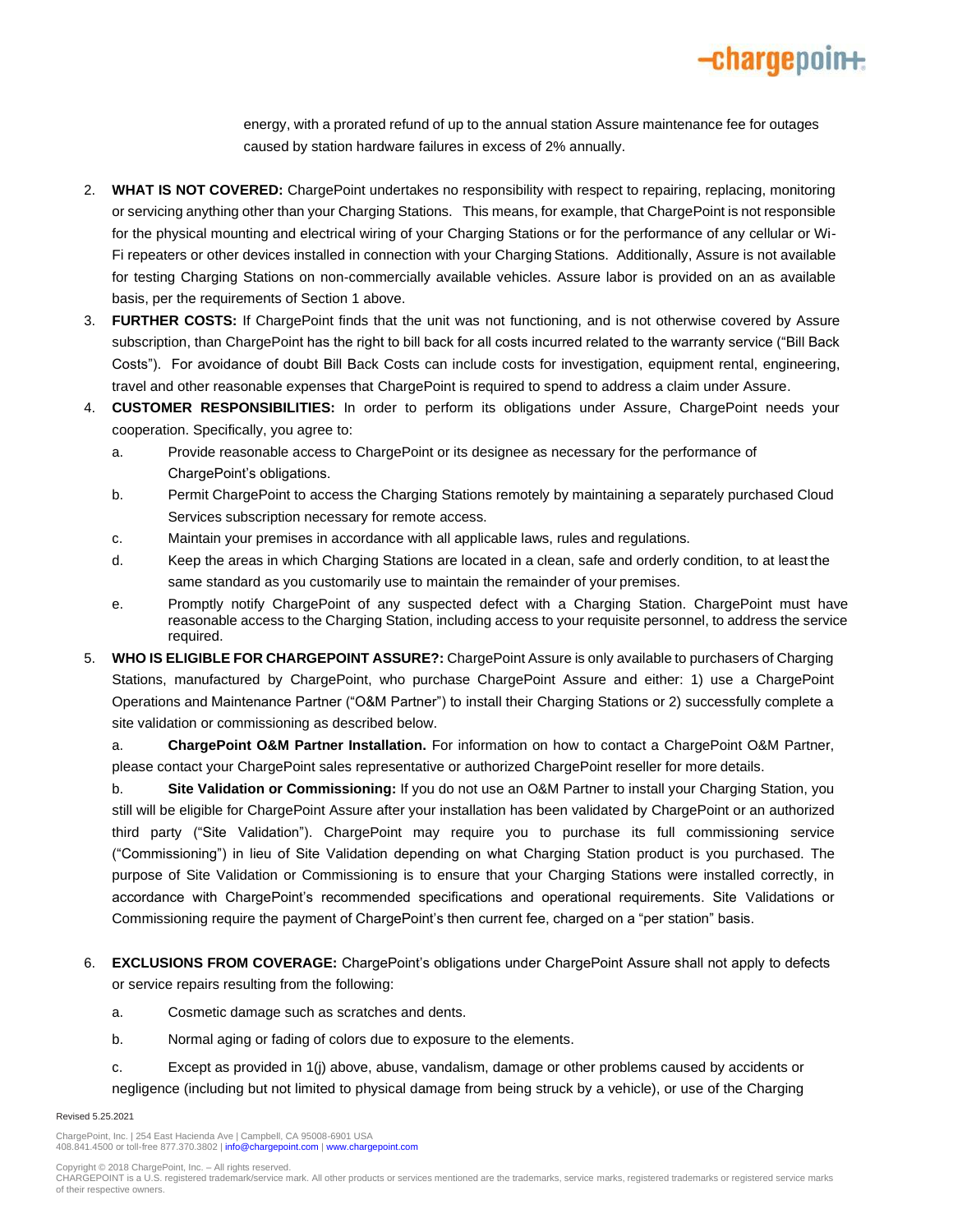## -chargepoin+

Station in a way other than as specified in the applicable Charge Point documentation.

d. Installation, alteration, modification or relocation of the Charging Station that was not approved in writing by ChargePoint, performed by an O&M Partner or validated in the manner described above.

- e. Use of the Charging Station with software, interfacing, parts or supplies not supplied by ChargePoint.
- f. Vehicle to Charging Station interoperability or communication issues.
- g. Damage resulting from extreme power surge, extreme electromagnetic field or any other acts of nature.

h. Force majeure or unforeseeable circumstances beyond ChargePoint's reasonable control that prevent ChargePoint from performing its obligations under Assure.

In addition, ChargePoint's obligations under ChargePoint Assure shall not apply to any Charging Station that was not installed by a ChargePoint O&M Partner or a ChargePoint certified installer pursuant to the provisions of Section 5 of this Agreement.

- 7. **CONTACT INFORMATION:** If at any time turning the term of your coverage of ChargePoint Assure you believe you have defective Charging Equipment, contact Customer Service at the Customer Service number provided to you by your Account Executive, and follow any mutually agreed upon issue reporting procedures.
- 8. **SERVICE TERM:** Each Assure subscription that you purchase for a Charging Station will commence ninety (90) days from the invoice date and will last for the subscription length selected in an applicable order (the "Service Term"). For greater certainty, to the extent an applicable Charging Station is delivered, installed, and activated before the Service Term commences as described above, your Charging Stations will nevertheless have coverage under Assure and the Service Term will start at the expiration of the ninety (90) day period referenced above.
- 9. **RENEWAL:** Upon expiration of your initial Service Term, your Assure coverage will renew automatically for successive one-year terms at the list price of the original Service Term, subject to increases (not to exceed 5% annually) and your right to terminate below (each a "Renewal Term"). Should the Renewal Term be cancelled and subsequently requested to be reinstated, reinstatement will be subject to the payment of fees for any lapse period, plus reasonable reinstatement fees. If, however, you wish to terminate your Assure coverage under a Renewal Term, you may do so by providing thirty (30) days' written notice of cancellation and ChargePoint will issue a pro-rata refund of any funds paid from the effective date of cancellation to the end of the applicable Renewal Term. Renewal Terms will commence on the date of the expiration of the original Service Term.
- 10. **PAYMENTS:** ChargePoint will send you an invoice for your Assure coverage on or after the date the applicable Charging Stations are shipped to you. Payment is due within thirty (30) days of the invoice date. If you have purchased extended Assure coverage and have chosen the annual payment option, ChargePoint will invoice each annual payment on the anniversary date of your Assure coverage. All payments shall be made in U.S. Dollars and may be made by check, wire transfer, ACH payment system or other means approved by ChargePoint. You may not offset any amounts due to ChargePoint hereunder against amounts due to you under this Agreement or any other agreement. Fees payable to ChargePoint do not include any Taxes, and you are responsible for any and all such Taxes. All payment obligations under this Agreement are non-cancelable and non-refundable. Late payments shall be subject to a charge equal to the lesser of (i) one and one-half percent (1.5%) per month or (ii) the maximum rate permitted by law. You will reimburse ChargePoint for attorneys' fees and other expenses reasonably incurred by ChargePoint in the collection of any late payments. If any amount owing by you under this Agreement is more than thirty (30) days overdue, ChargePoint may, without otherwise limiting ChargePoint's rights or remedies, (a) terminate this Agreement and (b) refuse to provide Assure coverage until ChargePoint has received payment in full.
- 11. **TERMINATION**: You may terminate your Assure coverage without prejudice to any other remedy at law or equity: (i) if ChargePoint is in material breach of any of its obligations under Assure and has not cured such breach within thirty (30) days of the date of its receipt of written notice thereof or (ii) upon providing thirty (30) days prior written notice. Upon termination for cause pursuant to this Section 11(i), ChargePoint will refund a pro-rata portion of the fees you

Revised 5.25.2021

ChargePoint, Inc. | 254 East Hacienda Ave | Campbell, CA 95008-6901 USA<br>408.841.4500 or toll-free 877.370.3802 | **info@chargepoint.com | [www.chargepoint.com](http://www.chargepoint.com/)** 

CHARGEPOINT is a U.S. registered trademark/service mark. All other products or services mentioned are the trademarks, service marks, registered trademarks or registered service marks of their respective owners.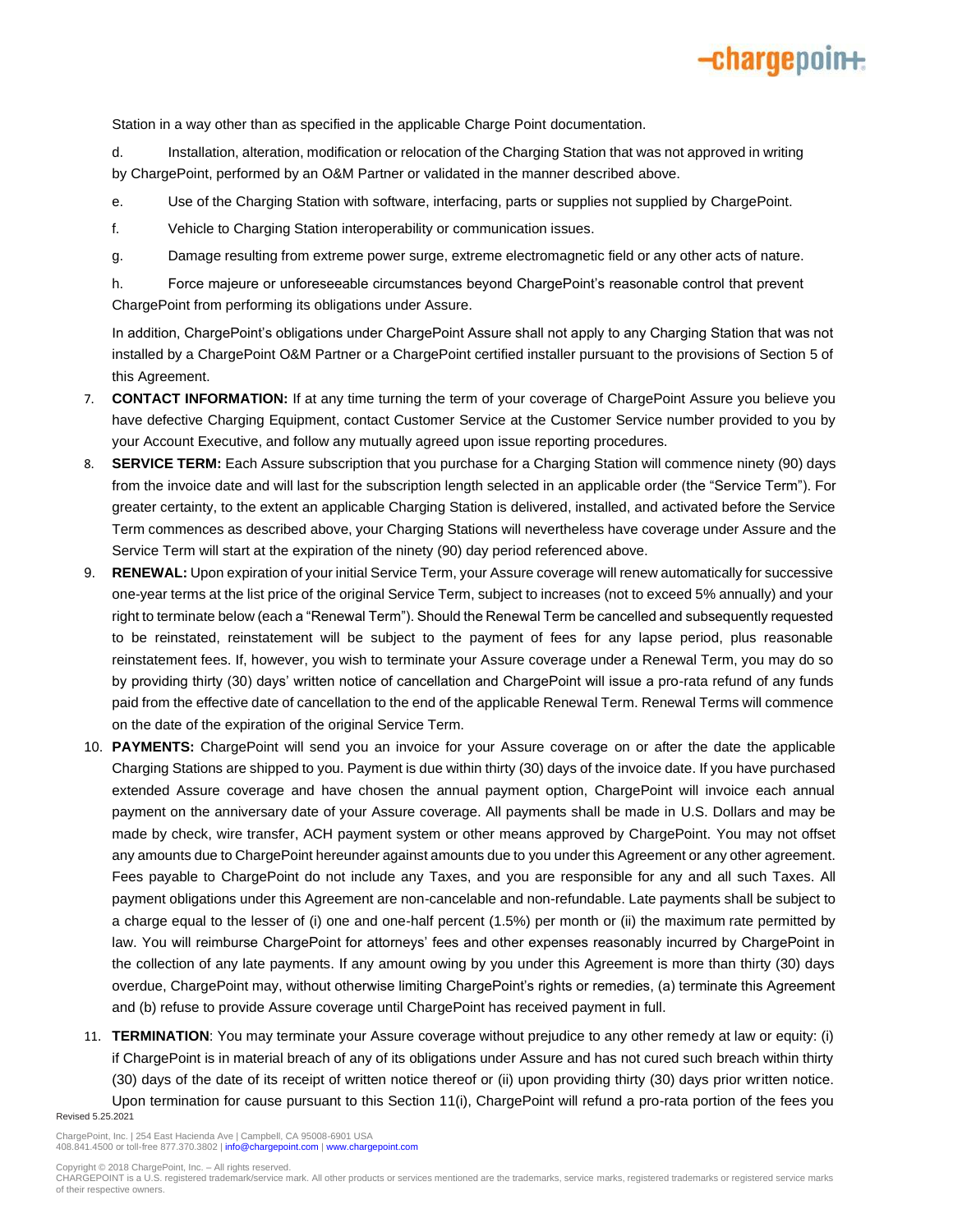paid for Assure. Upon any termination for any other reason, you will not be entitled to any refund of any fees paid.

-chargepoin+

- 12. **TRANSFERS:** Your Assure coverage applies only to the Charging Stations and installation site for which it was purchased. Subject to Section 20 of this Agreement, if you sell or otherwise transfer your Charging Stations with an active Assure subscription to a third-party, and those Charging Stations are moved or otherwise transferred away from the original installation site, your Assure coverage may not be transferred without ChargePoint's prior written consent.
- 13. **REPLACEMENT PARTS AND STATIONS:** Replacement parts or Charging Stations that have been replaced (collectively "Replacement Parts") that are provided by ChargePoint pursuant to your Assure coverage may be remanufactured or reconditioned parts or Charging Stations or, if the exact Charging Station is no longer manufactured by ChargePoint, a Charging Station with substantially similar functionality. Any Replacement Parts provided under your Assure coverage will become your property and all returned parts or returned Charging Stations, whether under warranty or not, will become the property of ChargePoint. Any Replacement Parts will be covered by Assure for the remainder of your Assure coverage or ninety (90) days from the date of delivery of such Replacement Parts, whichever is later.
- 14. **LIMITS ON LIABILITY:** This section limits ChargePoint's liability under Assure. Please read it carefully.
	- a. CHARGEPOINT IS NOT LIABLE FOR ANY INDIRECT, INCIDENTAL, SPECIAL, PUNITIVE OR CONSEQUENTIAL DAMAGES, INCLUDING WITHOUT LIMITATION LOST PROFITS, LOST BUSINESS, LOST DATA, LOSS OF USE, OR COST OF COVER INCURRED BY YOU ARISING OUT OF OR RELATED TO YOUR PURCHASE OR USE OF, OR INABILITY TO USE, THE CHARGING STATION, UNDER ANY THEORY OF LIABILITY, WHETHER IN AN ACTION IN CONTRACT, STRICT LIABILITY, TORT (INCLUDING NEGLIGENCE) OR OTHER LEGAL OR EQUITABLE THEORY, EVEN IF CHARGEPOINT KNEW OR SHOULD HAVE KNOWN OF THE POSSIBILITY OF SUCH DAMAGES. IN ANY EVENT, THE CUMULATIVE LIABILITY OF CHARGEPOINT FOR ALL CLAIMS WHATSOEVER RELATED TO PERFORMANCE BY CHARGEPOINT OF ITS OBLIGATIONS UNDER CHARGEPOINT ASSURE WILL NOT EXCEED THE PRICE YOU PAID FOR ASSURE. THE LIMITATIONS SET FORTH HEREIN ARE INTENDED TO LIMIT THE LIABILITY OF CHARGEPOINT AND SHALL APPLY NOTWITHSTANDING ANY FAILURE OF ESSENTIAL PURPOSE OF ANY LIMITED REMEDY.
	- b. Some states or jurisdictions do not allow the exclusion or limitation of incidental or consequential damages, so the above limitation or exclusion may not apply to you.
- 15. **ARBITRATION:** This Agreement is to be construed according to the laws of the State of California, excluding the provisions of the United Nations Convention on Contracts for the International Sale of Goods and any conflict of law provisions that would require application of another choice of law. Any dispute arising from or relating to this Agreement shall be arbitrated in Santa Clara, California. The arbitration shall be administered by JAMS in accordance with its Comprehensive Arbitration Rules and Procedures, and judgment on any award may be entered in any court of competent jurisdiction. If the parties agree, a mediator may be consulted prior to arbitration. All claims shall be brought in the parties' individual capacities, and not as a plaintiff or class member in any purported class or representative proceeding.
- 16. **AMENDMENT OR MODIFICATION:** This Agreement may not be amended or modified except pursuant to a writing executed by each of the parties.
- 17. **WAIVER:** The failure of either Party at any time to enforce any provision of this Agreement shall not be construed to be a waiver of the right of such Party to thereafter enforce that provision or any other provision or right.
- 18. **FORCE MAJEURE:** ChargePoint will not be liable for failure to perform any of its obligations hereunder due to causes beyond its reasonable control and occurring without its fault or negligence, including but not limited to fire, flood, earthquake or other natural disaster (irrespective of ChargePoint's condition of any preparedness therefore); war, embargo; riot; strike; labor action; any lawful order, decree, or other directive of any government authority that

#### Revised 5.25.2021

ChargePoint, Inc. | 254 East Hacienda Ave | Campbell, CA 95008-6901 USA<br>408.841.4500 or toll-free 877.370.3802 | **info@chargepoint.com | [www.chargepoint.com](http://www.chargepoint.com/)** 

Copyright © 2018 ChargePoint, Inc. – All rights reserved.

CHARGEPOINT is a U.S. registered trademark/service mark. All other products or services mentioned are the trademarks, service marks, registered trademarks or registered service marks of their respective owners.